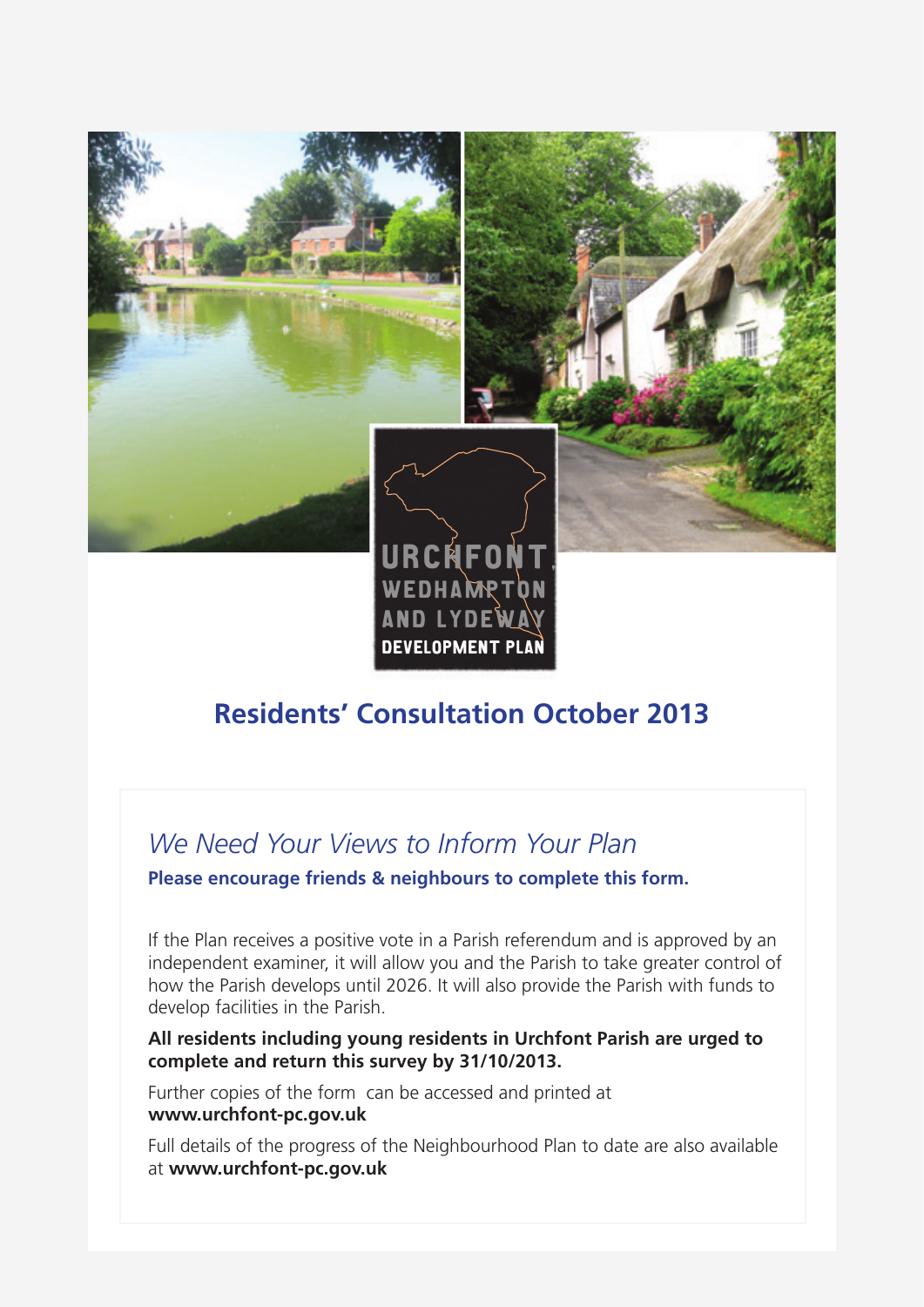

# **Section A: Housing**

**A1** A majority of those of you who replied to the first questionnaire and/or attended the Neighbourhood Plan meetings & presentations have said that the provision of a small amount of new housing would be acceptable with a priority for a proportion of affordable housing.

The following objective has been created:

*"Allocate sufficient land for small scale market housing and affordable housing to meet local needs".*

#### **Do you agree with this objective?**

| $\Box$ Yes | $\Box$ No |  |
|------------|-----------|--|
|------------|-----------|--|

**A2** If the Plan allocates land for housing, what scale of individual housing development in the Parish- (in addition to the 19 houses planned for Manor farmyard) should be given priority between now and 2026? (Tick which you feel is most appropriate).

| No more than 5 houses |
|-----------------------|
|                       |



- ❏ Between 16 and 25 houses
- ❏ Over 25 houses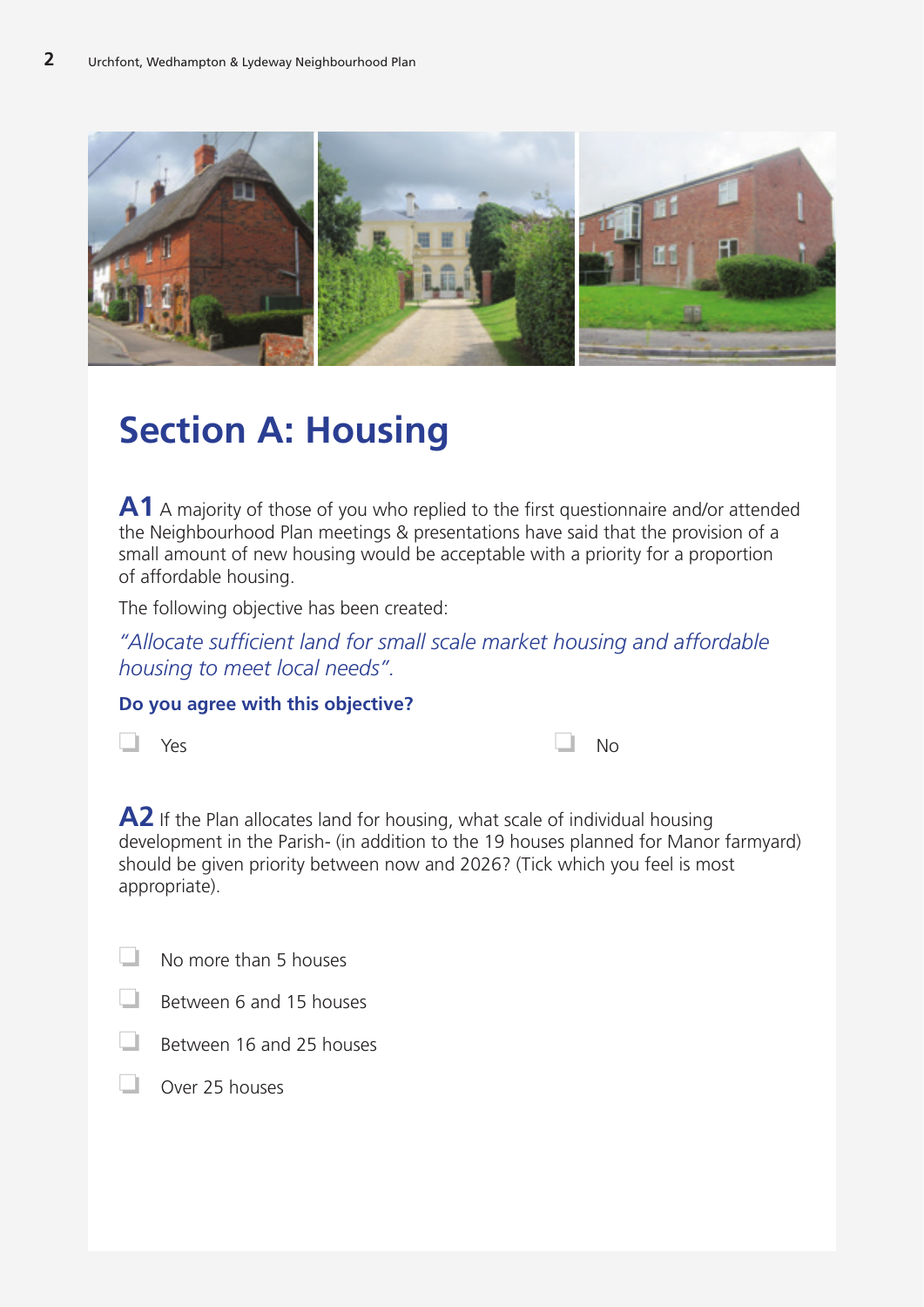

A3 If new homes are to be built what type of homes should be given priority? (Please rank from 1-5 with 5 being the most important)

- ❏ For Housing Associations to let
- ❏ Sheltered homes to buy/or rent
- ❏ Open-market housing
- ❏ Homes with shared equity
- ❏ Retirement homes

A4 Where would you suggest is the best location for new houses? (Tick one-See map)

- ❏ Within Wedhampton or the existing development boundary of Urchfont (See map at the end of this questionnaire)
- ❏ Elsewhere in the Parish?

A5 Are there any specific locations which you think are suitable for new houses?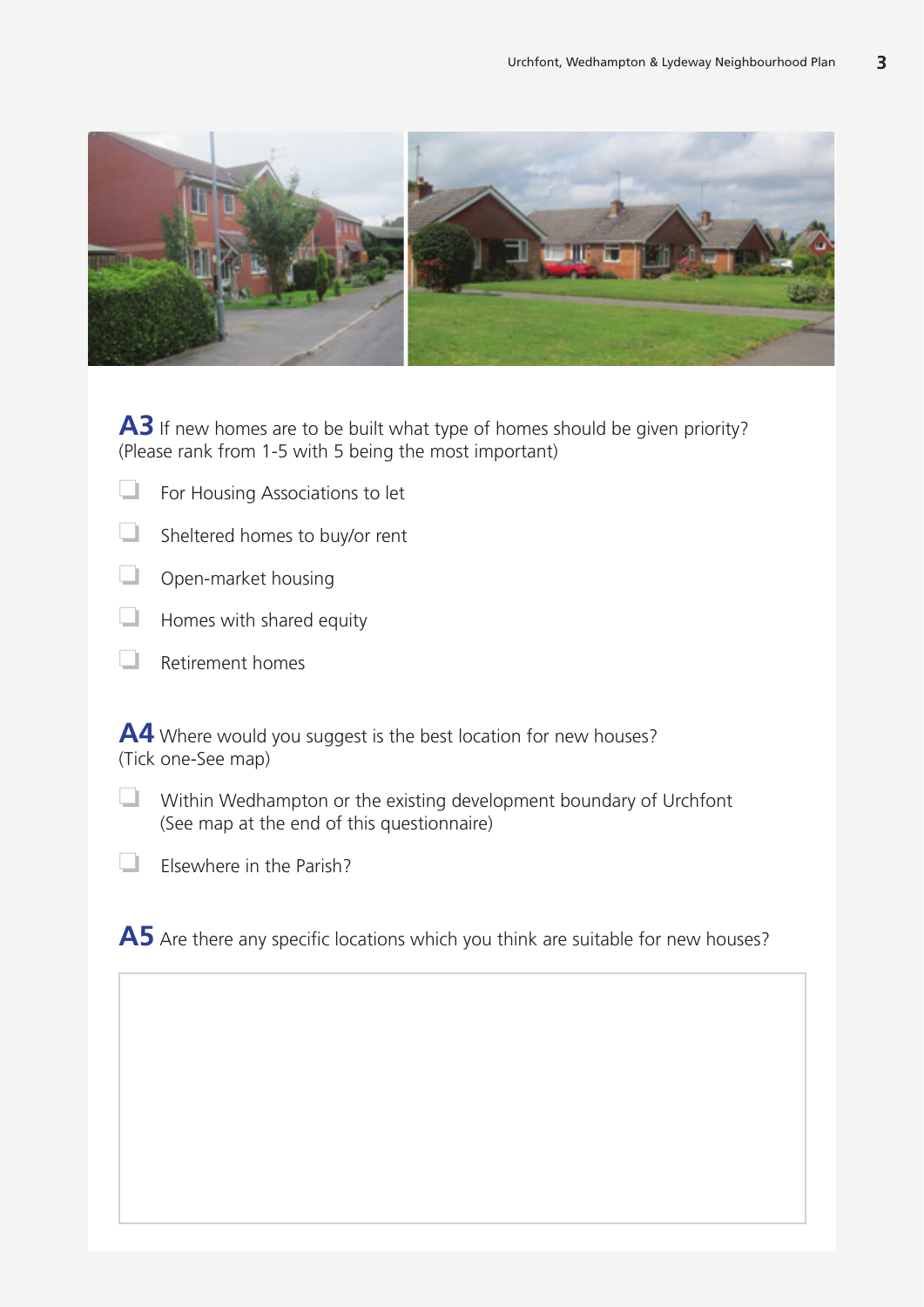# **Section B: Transport, Infrastructure, Jobs and the local economy**

**B1** A majority of those of you who replied to the first questionnaire and attended the Neighbourhood Plan meetings and presentations have expressed concerns about traffic movement – especially its speed within and adjacent to the villages. Farm traffic and heavy plant has been cited as particularly damaging the Parish's highways. Additionally, poor broadband connectivity has frequently been raised as an issue and is viewed by some as discouraging local business expansion.

The following objectives have been created:

*improve local infrastructure, including highways.*

#### **Do you agree with this broad objective?**

| $\Box$ Yes |  |  | $\Box$ No |  |
|------------|--|--|-----------|--|
|            |  |  |           |  |

### **Traffic**

**B2** Which of the following aspects of road traffic in Urchfont Parish give you concerns? (Please rank from 1-5 with 5 being the most important)

| Excessive traffic volume |  |
|--------------------------|--|
|                          |  |

❏ Excessive traffic speed

❏ Excessive traffic noise

 $\Box$  Traffic danger to pedestrians

❏ Tractor traffic

Other, please specify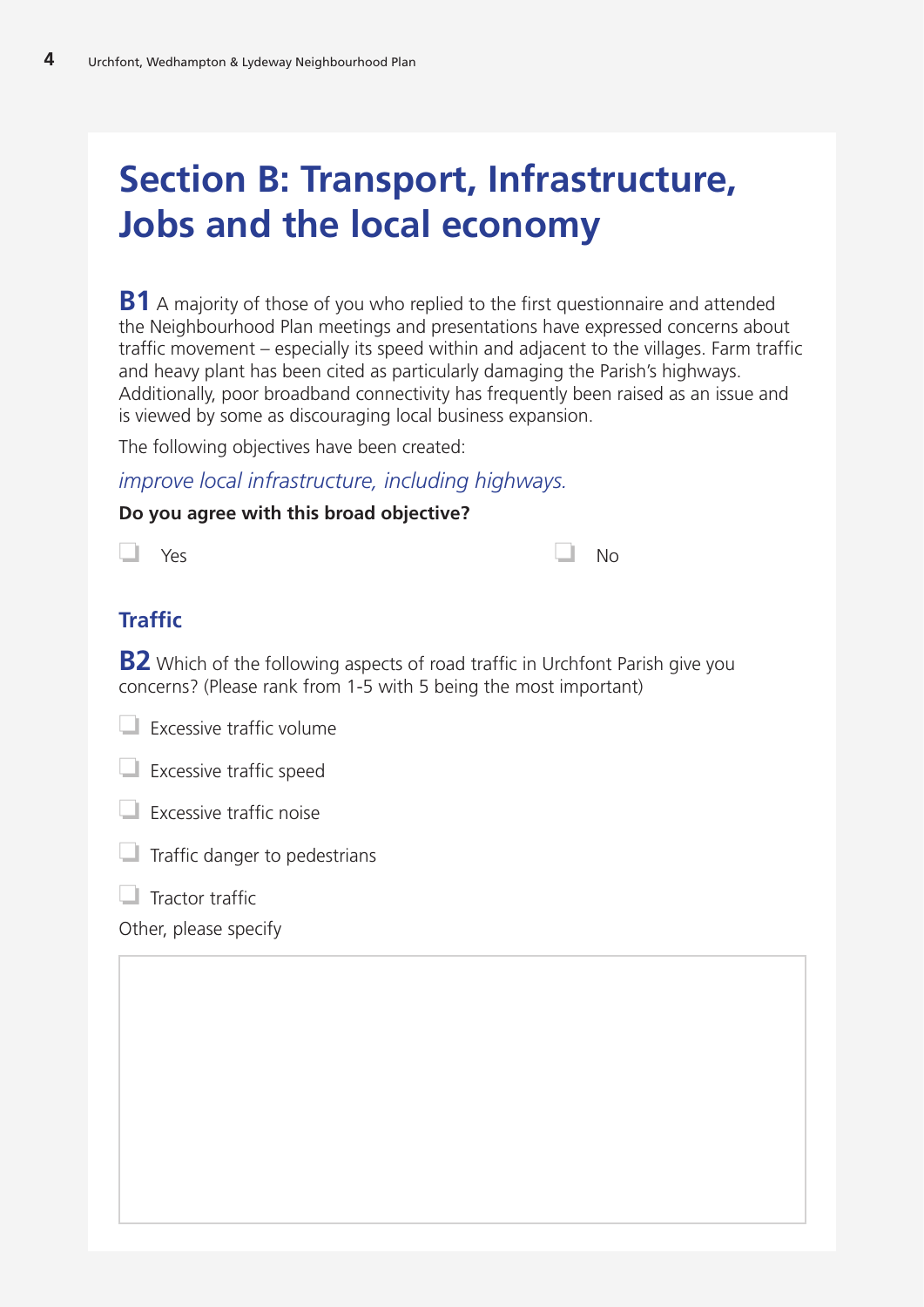**B3** In which areas of Urchfont Parish do the traffic problems you specified need the most urgent attention?

**B4** Should the Neighbourhood Plan promote the following? (Please rank from 1-5 with 5 being the most important)

- ❏ Provision of better pedestrian and cycle access around the Parish.
- ❏ Minimal necessary highway signage and advertising
- ❏ A tractor bypass for Urchfont
- ❏ Reduction of speed limits in specific areas of the Parish
- $\Box$  Significant improvement to Broadband connectivity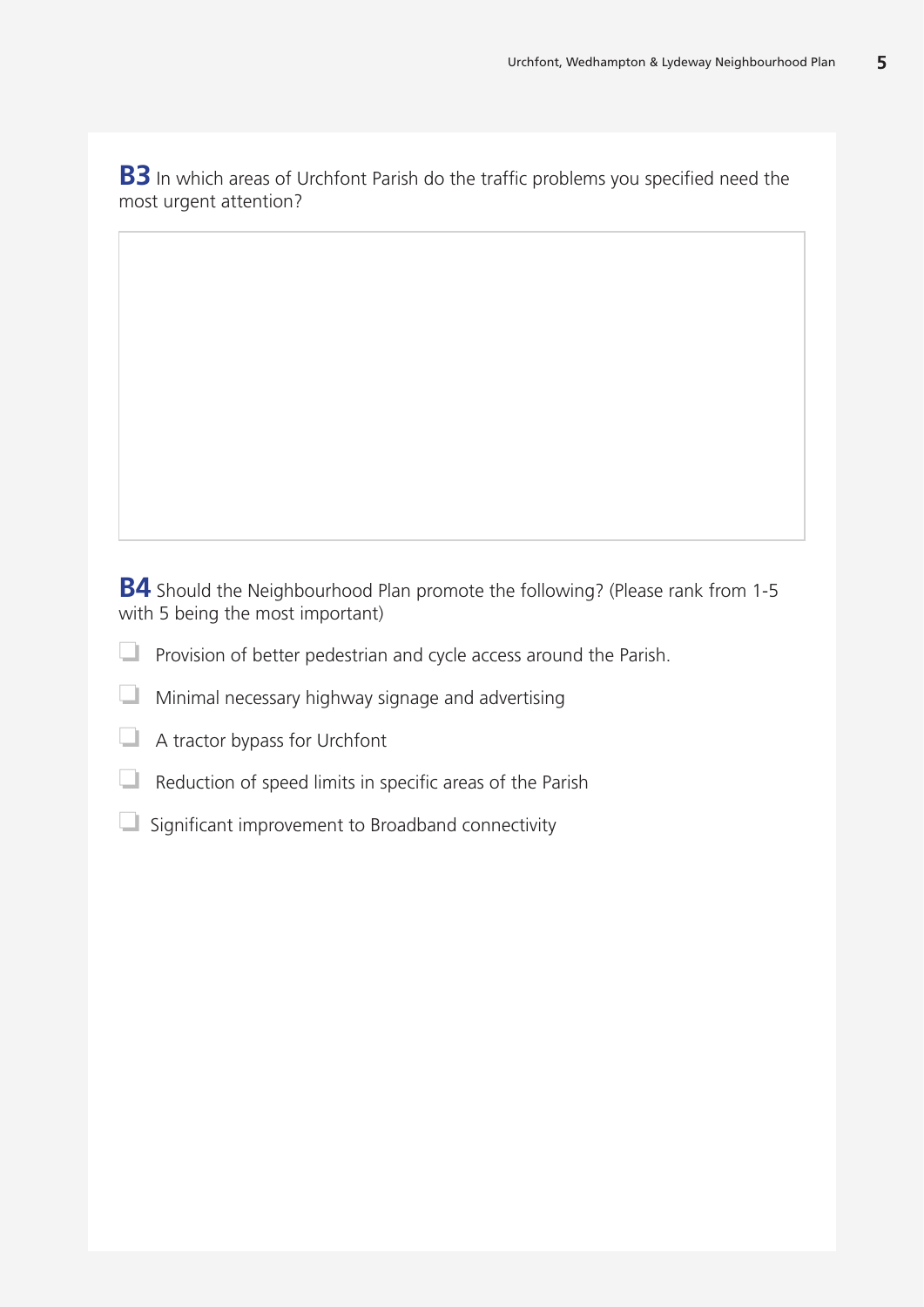

### **Businesses in our Parish**

A majority of those of you who replied to the first questionnaire and/or attended the Neighbourhood Plan meetings and presentations have supported the retention of existing employment sites and the further development of the Potato Yard complex at Lydeway.

| <b>B5</b> Should the Neighbourhood Plan allocate more land to encourage employment?                       |           |
|-----------------------------------------------------------------------------------------------------------|-----------|
| Yes                                                                                                       | <b>No</b> |
| <b>B6</b> Should existing employment sites be protected from changes of use?                              |           |
| Yes                                                                                                       | <b>No</b> |
| <b>B7</b> Should the Neighbourhood Plan encourage working from home?                                      |           |
| Yes                                                                                                       | <b>No</b> |
| <b>B8</b> Is anyone in your family likely to seek employment within the Parish in the next<br>five years? |           |
| Yes                                                                                                       | No        |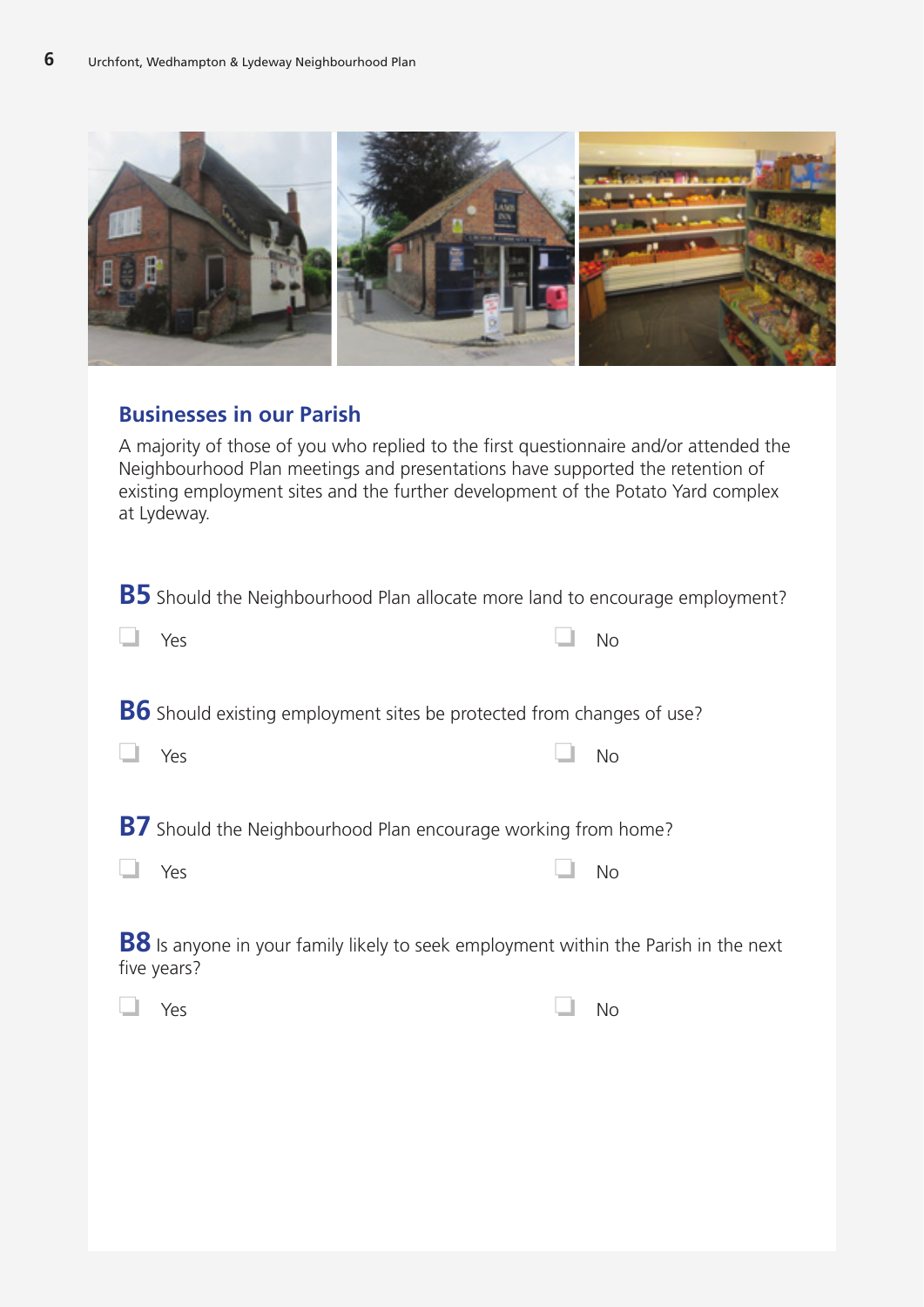

**B9** What would encourage existing businesses to stay and new businesses to locate in Urchfont Parish? (Please rank from 1-5 with 5 being the most important)

❏ More purpose – built premises?

❏ Better Broadband?

❏ Better mobile phone signal strength?

❏ Better transport connections?

❏ Serviced office accommodation?

**B10** The space below is for your comments on transport, infrastructure, jobs and the local economy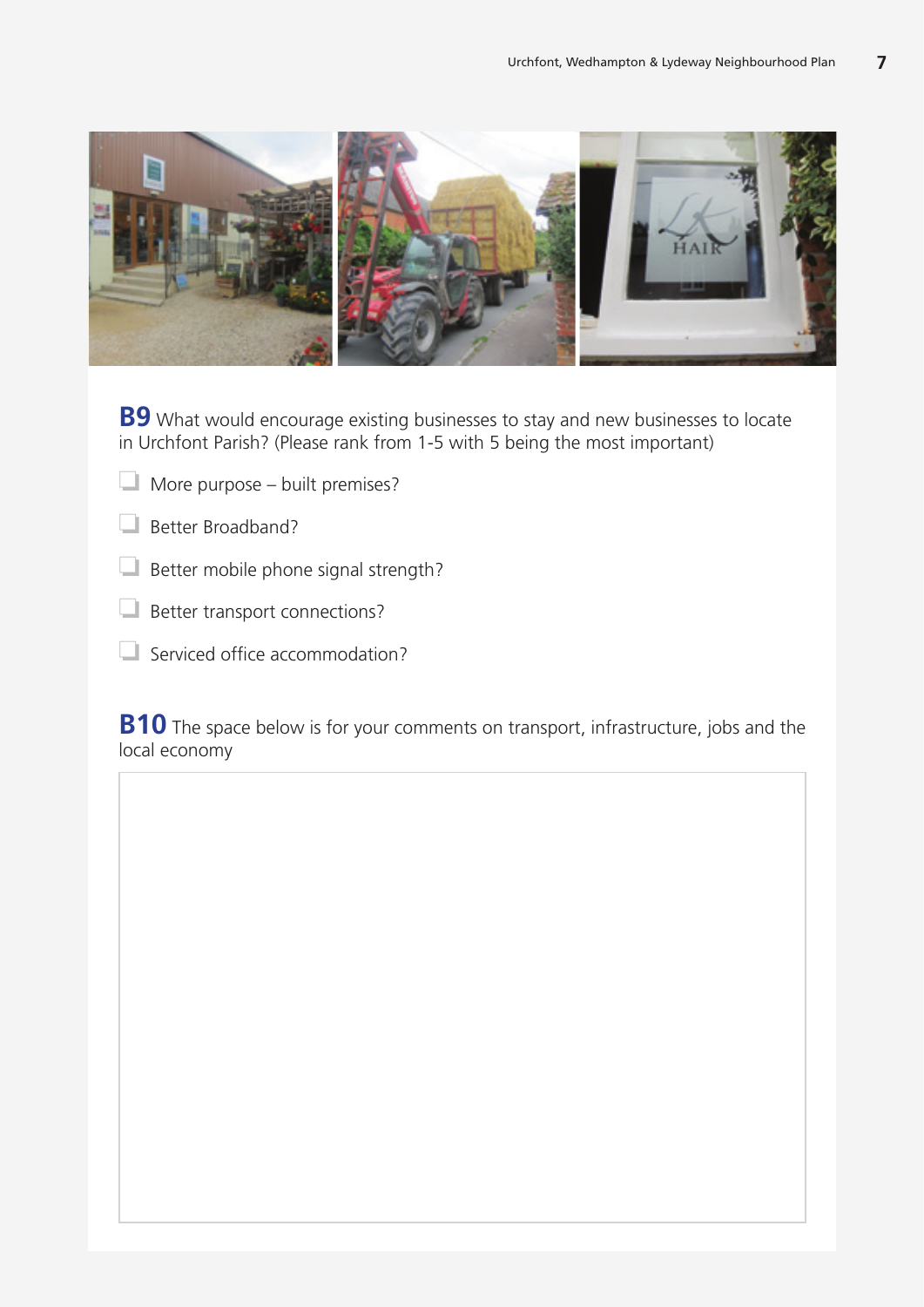

## **Section C: Protecting our environment**

This section covers both our natural environment, including nature and landscapes and our built environment – its heritage and character and the appearance of future development. The majority of those of you who replied to the first questionnaire and attended the Neighbourhood Plan meetings and presentations were strongly in favour of protecting local biodiversity, along with the visual qualities and the rural character of your villages and surrounding countryside.

#### **Natural environment**

**C1** Given the existence of sites in the Parish designated for their international, national and local importance for nature and quality landscape, the following objective has been created:

Do you agree that enhancement of the open countryside, biodiversity and valued Green Spaces is a reasonable objective?



**C2** Whilst there is a policy in Wiltshire's Core Strategy to protect the scenic quality of the AONB, should your Neighbourhood Plan identify attractive views into and out of the villages (e.g. from Urchfont village up to the top of Salisbury Plain)? Should the plan contain a policy for their protection?

| $\Box$ Yes |  | $\Box$ No |  |
|------------|--|-----------|--|
|            |  |           |  |

**C3** Local communities have the opportunity to protect and designate valued Green Spaces, especially if they have some historical significance, recreational, amenity or wildlife value. Should your Neighbourhood Plan identify such areas?

❏ Yes ❏ No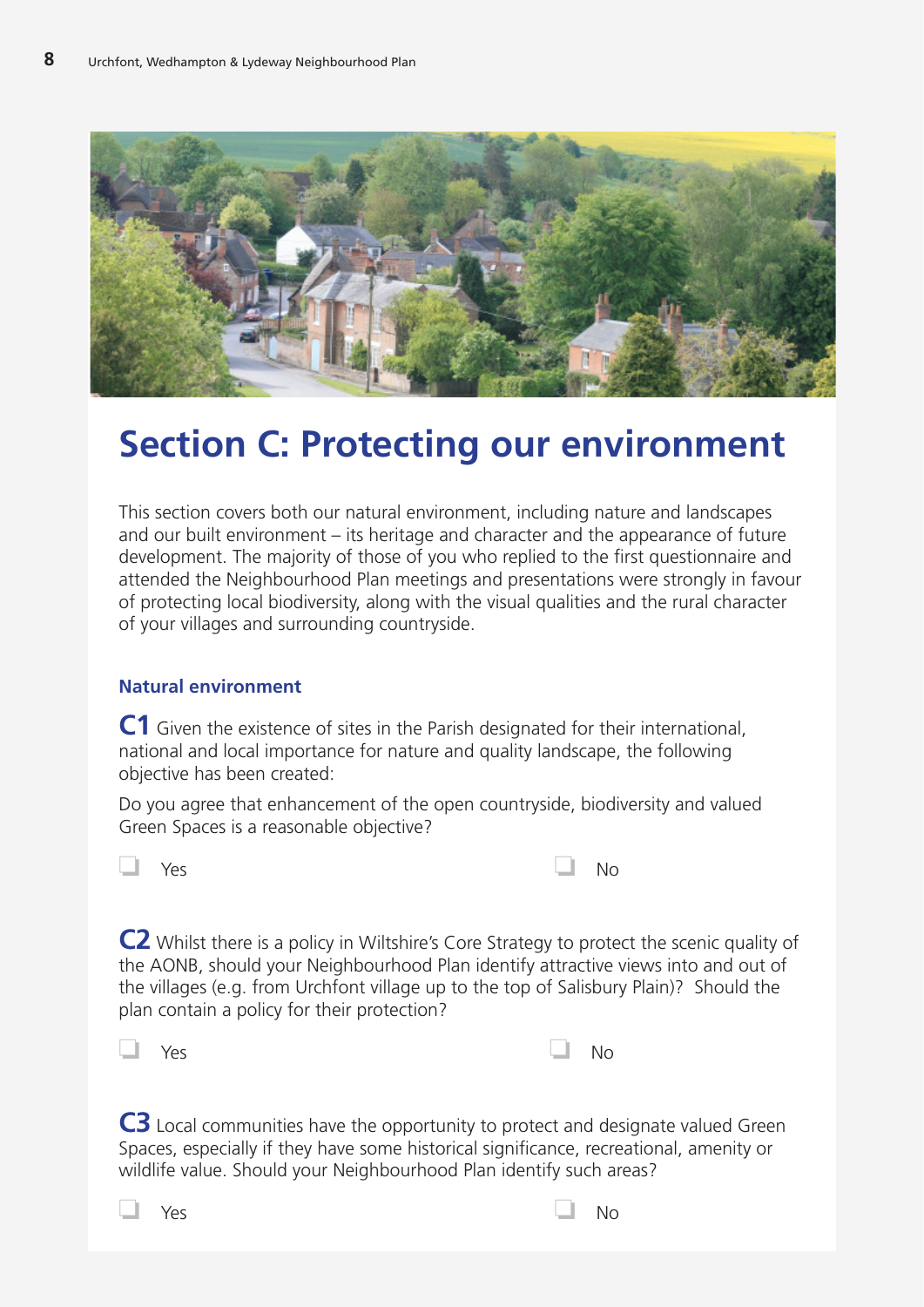#### **Community Spaces**

(Please rank from 1-5 with 5 being the most important)

| $\Box$ Village Greens | $\Box$ Playing Fields | $\Box$ The Baish |
|-----------------------|-----------------------|------------------|
| $\Box$ Farmers Field  | $\Box$ Oakfrith Wood  |                  |

Are you aware of any other areas of the Parish you feel are worthy of consideration.

#### **Built environment**

**C4** From questionnaire responses and Plan meetings, it is evident that local heritage and street appearances are important to you and you believe that the rural feel of your villages should be retained with well – designed, high quality discreet development.

The following objective has been created:

*Protect and enhance the visual qualities, heritage and character of the villages*

#### **Do you agree with this objective?**

| $\Box$ Yes |  |  | $\Box$ No |  |
|------------|--|--|-----------|--|
|            |  |  |           |  |

**C5** In what way should the Neighbourhood Plan protect and enhance the quality of the built environment in the Parish? (Please rank your top 5 from 1-5 with 5 being the most important)

- Seek designs of appropriate scale, layout and form to blend with the existing
- ❏ Seek the use of traditional building materials, where appropriate
- ❏ Promote high levels of energy conservation in new buildings
- ❏ Require realistic parking standards for new development
- ❏ Seek improvements to existing parking arrangements
- ❏ Seek street lighting and street furniture which respects the locality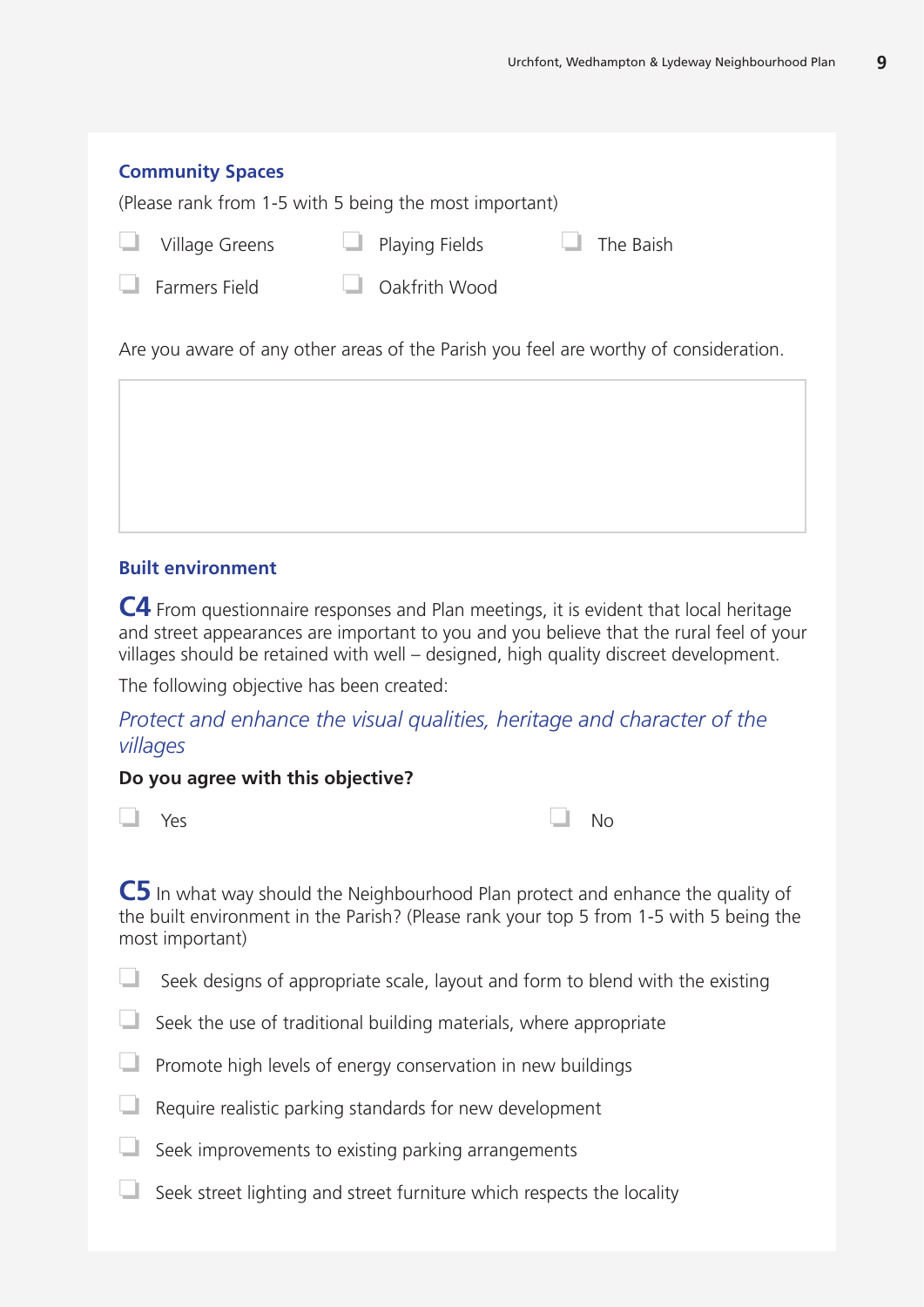❏ Seek green space and adequate garden space, where appropriate

 $\Box$  Improve pedestrian and cycle access through the villages

Other, please specify

**C6** To guide future development in the Parish and secure high quality results, it is suggested that a design statement is produced to indicate what our community would find acceptable. Accordingly the following objective has been created:

*Develop a design statement to inform new development, alterations and extensions*

#### **Do you agree with this objective?**

| $\Box$ Yes | $\Box$ No |  |
|------------|-----------|--|
|------------|-----------|--|

**C7** On the theme of improving the environment, there are some areas of the Parish which could be enhanced, for example, roadside verges within the villages. The following objective has been created:

### *Improve the neglected areas of the villages*

#### **Do you agree with this objective?**

| $\Box$ Yes |  |  | $\Box$ No |  |
|------------|--|--|-----------|--|
|            |  |  |           |  |

|--|

**C8** The space below is provided to allow you to make your own comments on other areas of the environment which you feel need improvement.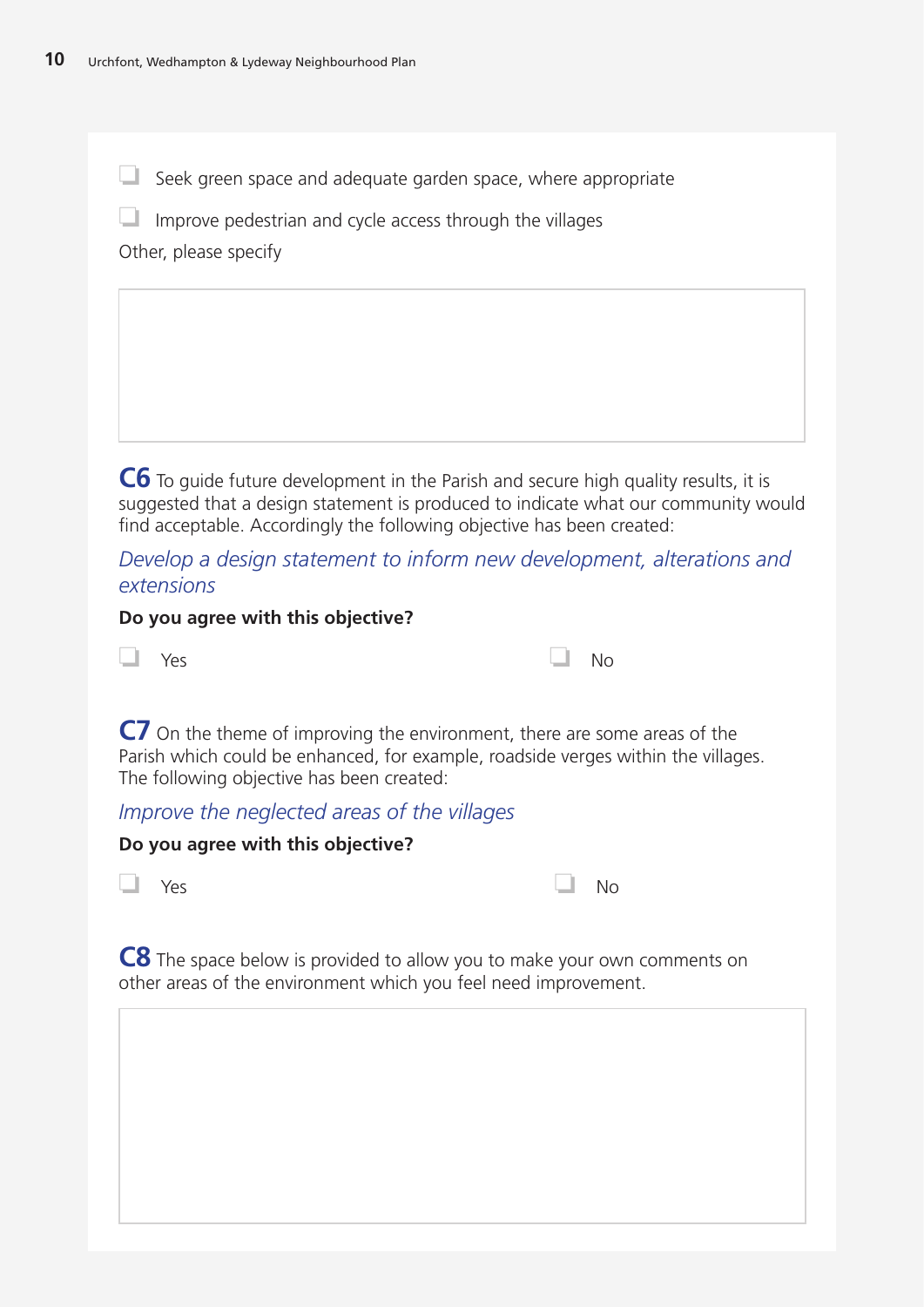

# **Section D: Improving community services**

The majority of those of you who replied to the first questionnaire and/or attended the Neighbourhood Plan meetings and presentations were strongly protective of existing community facilities and supportive of their future development.

The following objective has been created:

### *Protect and enhance community facilities and services*

#### **Do you agree with this objective?**

| $\Box$ Yes |  |  | $\Box$ No |  |
|------------|--|--|-----------|--|
|            |  |  |           |  |

**D1** Which of the following facilities do you think could be identified for improvement, expansion or protection in the Neighbourhood Plan? (Please rank your top 5 from 1-5 with 5 being the most important)

- ❏ Additional allotments
- ❏ Road safety measures
- ❏ Vehicle parking
- ❏ Public toilets
- ❏ Public footpaths and cycle ways
- ❏ Access for disabled people
- ❏ Facilities for young people
- ❏ Public/mobile library
- $\Box$  Space for meetings and facilities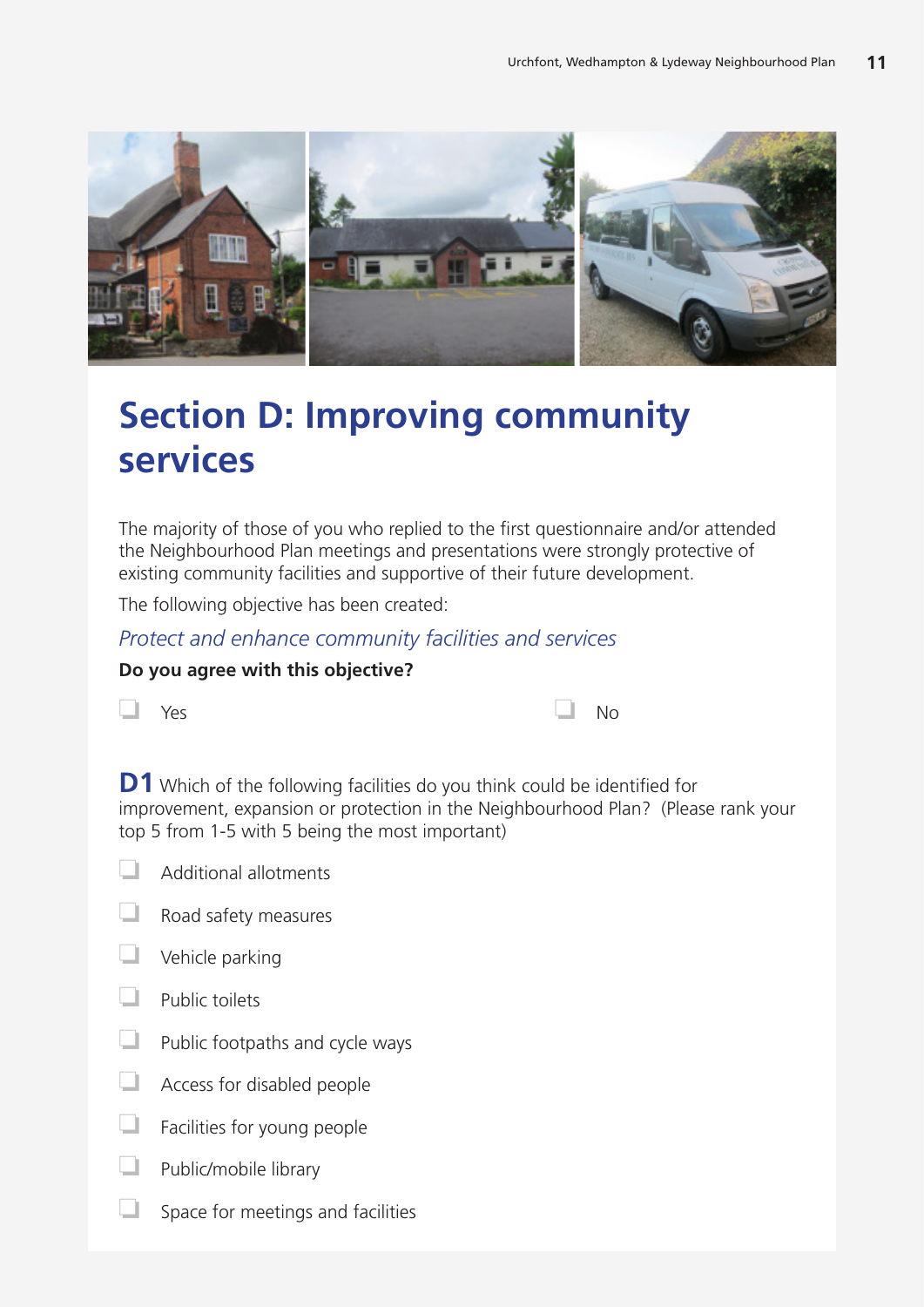❏ Shop

❏ Lamb Inn

❏ Leisure and sporting facilities

**D2** If improved public transport is needed tell us how it should be improved. (Please rank from 1-5 with 5 being the most important)

|  | More convenient services to Devizes |  |
|--|-------------------------------------|--|
|--|-------------------------------------|--|

- ❏ More convenient services to other local towns
- ❏ Cheaper fares
- ❏ Greater reliability of services
- ❏ Train station North of Lydeway

**D3** If you feel vehicle parking facilities need improving tell us how and where this could be best achieved.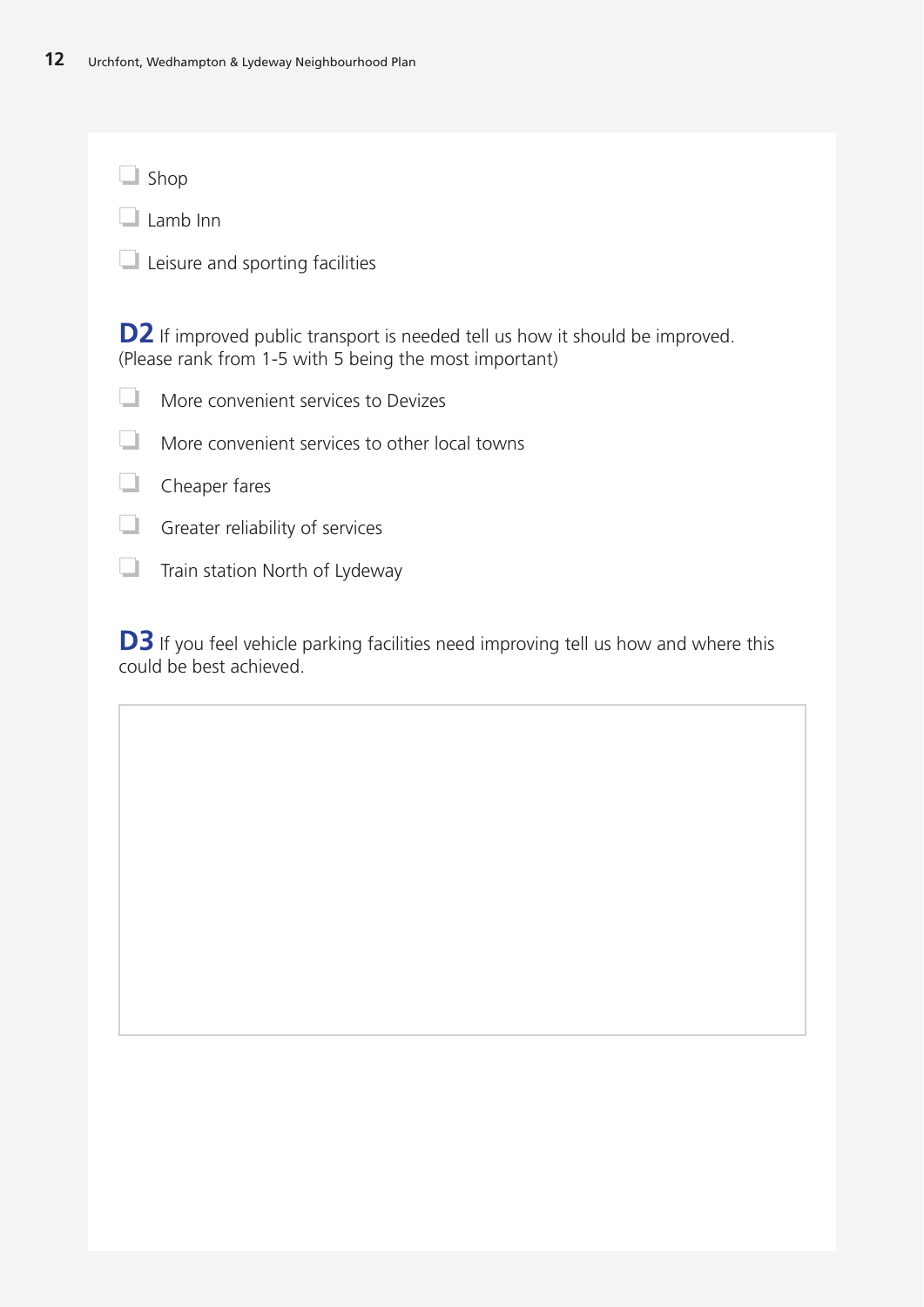**D4** If you think that better leisure and recreational facilities (for example green spaces, sports and play areas etc) are needed, please tell us how and where this could be achieved.

**D5** If facilities for young people need improving say how and where this could be achieved.

**D6** The space below is for you to make any other comments on improving community services.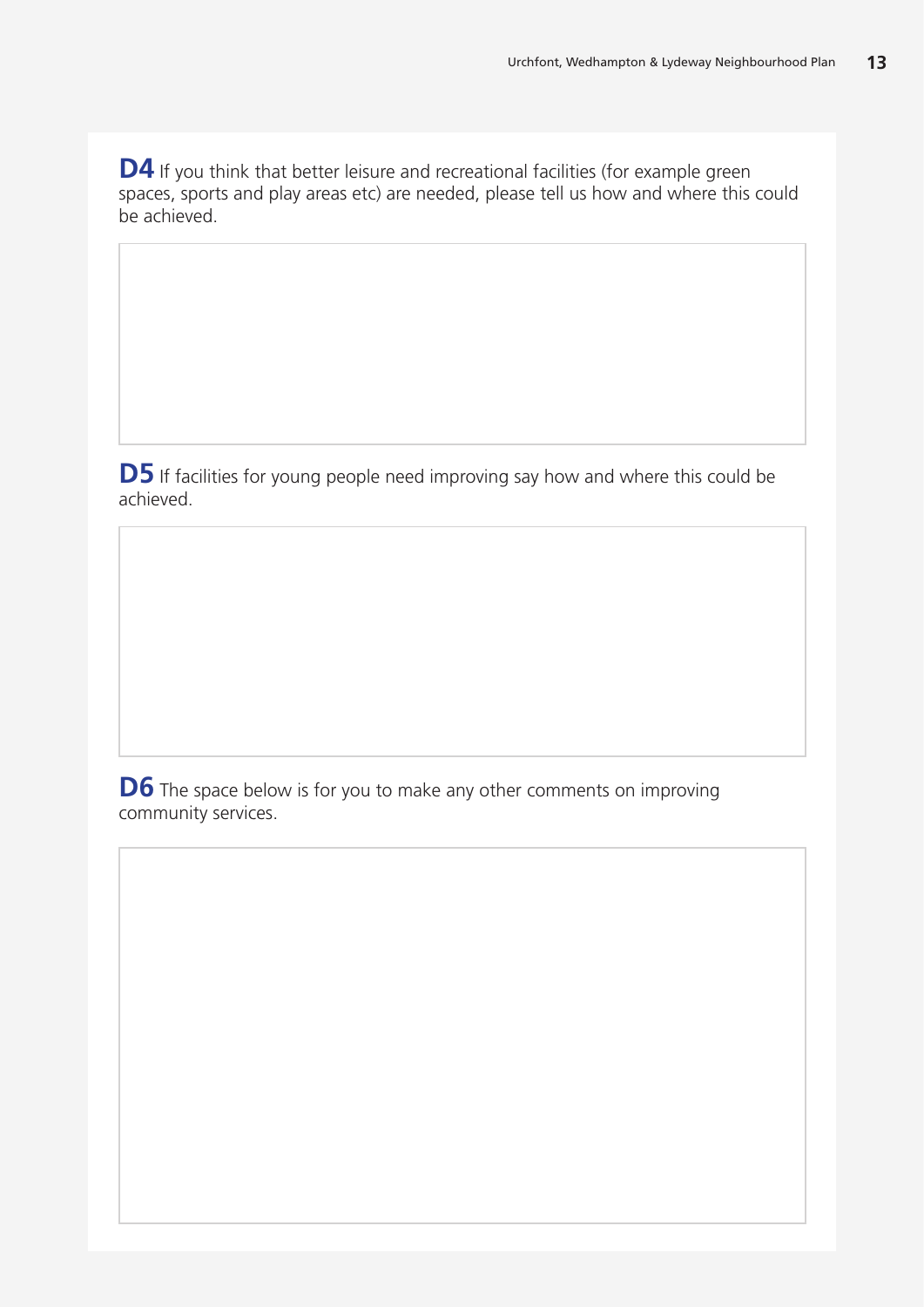

# **Section E: Creating a sustainable community**

**E1** Which of the following ways of producing local renewable energy should the Neighbourhood Plan encourage? (Tick those which are you would support)

- ❏ Demanding high insulation levels in new homes & extensions.
- ❏ Using domestic wind turbines powering a single home
- ❏ Using land for fuel production (e.g. wood, biomass)
- ❏ Solar panel 'farms' to generate electricity
- ❏ Use of farm slurry to generate energy
- $\Box$  Installing solar panels in public buildings

**E2** How could the Neighbourhood Plan encourage sustainable methods of transport?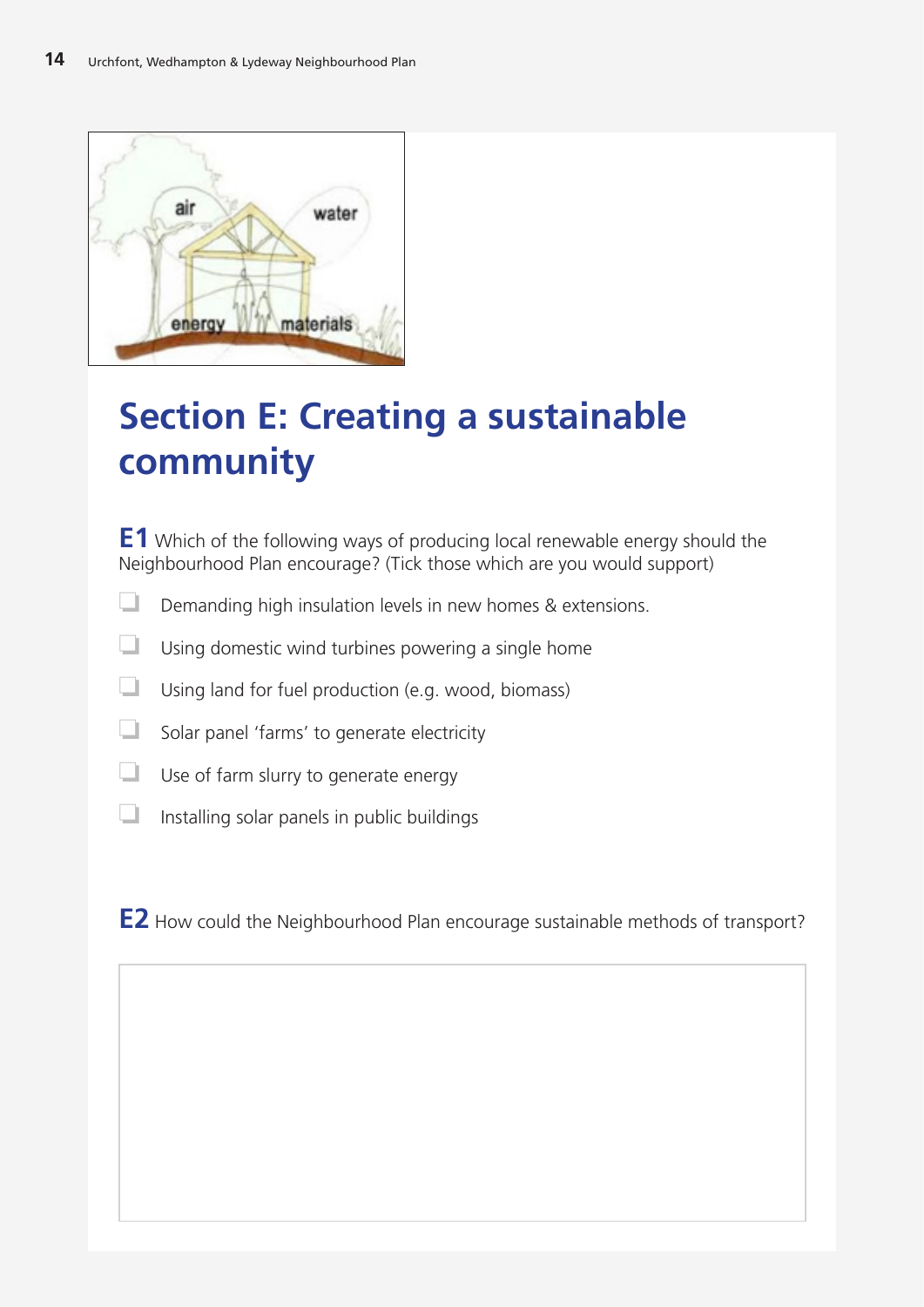**E3** Should the Neighbourhood Plan aim to allocate land to encourage the growth of local food for public consumption?

| $\Box$ Yes |  |  | $\Box$ No |  |
|------------|--|--|-----------|--|
|            |  |  |           |  |

**E4** Can you help us by telling us what a Sustainable Community means to you? Please also add any comments you have on creating a Sustainable Community.

# **Section F: Vision**

*And finally, your Neighbourhood Plan needs to develop from a vision of how you see our Parish in the future. The following statement was proposed at the Parish Council review meeting of the Neighbourhood Plan:*

Urchfont should be a place where.......

- Community spirit is protected and enhanced
- The visual qualities and rural character of the villages and their surrounding countryside is protected
- Local people have access to a home they can afford
- Change is planned in a sustainable way

#### **Do you agree with this broad vision?**

❏ Yes ❏ No